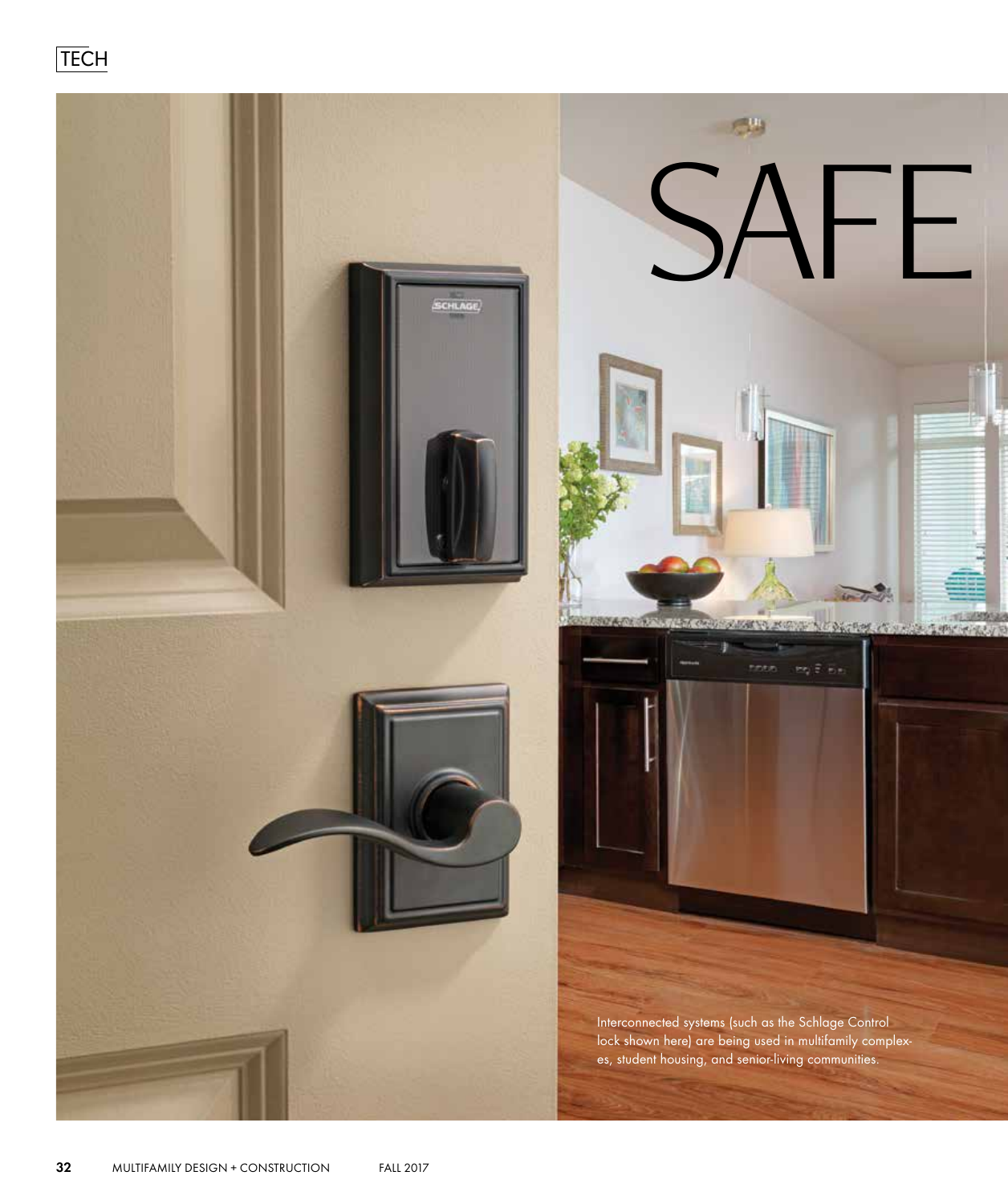# AND SOUND

Four certified security professionals offer 38 tips on how to keep your next rental or condominium project as safe as possible.

## **BY ROBERT CASSIDY, EXECUTIVE EDITOR**

We asked four top experts—all members of the Interna-<br>tional Association of Professional Security Consultants<br>(IAPSC)—for their advice on securing multifamily proj-<br>ects. Here's what they told us: tional Association of Professional Security Consultants (IAPSC)—for their advice on securing multifamily projects. Here's what they told us:

1| **Make security a key component early in design.** Start in Programming or Schematic Design. Don't wait till you're in Design Development or Construction Documents. "At that point there's a reluctance to change the design in any meaningful way," says Michael A. Silva, CPP, Silva Consultants, Covington, Wash. Permanent structures like building entrances, stairways, elevators, storage areas, parking garages—all need to be designed early with security in mind.

2 | Put a qualified security consultant on your team. Hire a certified consultant, preferably one with experience in multifamily tified consultant, preferably one with experience in multifamily work. "You'll save money in the end if you get the right equipment and systems for the job," says Frank Pisciotta, MPA, CSC, Business Protection Specialists, Raleigh, N. C. Check for credentials like CPP (Certified Protection Professional), PSP (Physical Security Professional), and CSC (Certified Security Consultant).

A great source for finding a consultant: the IAPSC (iapsc.org). Submit an RFP for a consultant at iapsc.org/rfp.

3| **Do a threat and crime analysis up front.** Commercial services like CAP Index and SecurityGauge can give you a crime risk "score" for your location, says Silva. Your security consultant can help gather additional data (which, unfortunately, can vary greatly in quality) from local police, city government, etc., to determine your neighborhood's level of risk, how elaborate your security system needs to be, and how much to budget. Otherwise, you're just guessing, and that can lead to problems. Says Pisciotta: "We get calls all the time from condo associations screaming about the lack of security, but they don't have the money to fix it after the fact."

4 **Develop a comprehensive security plan.** Work with your consider substitution inject security into the entire design process. What **Develop a comprehensive security plan.** Work with your contechnology are you going to use? What level of security staffing, if any, will there be? Will future occupants be educated about security?

"When you don't have a plan, and the security system is not integrated, then it leads to frustration," says Christopher R. Lanni, CPP, Secure Residential Services, LLC, Concord, Mass. "This level of planning is being done much earlier in residential projects, in part because the technology systems are becoming much more sophisticated."

**5** Use basic security principles like "concentric circles of pro-<br> **5** election." "You want to create multiple layers of security, not just **tection."** "You want to create multiple layers of security, not just a single deterrent," says Silva. The first layer starts at the site boundary; add more layers as you move inward until you're in the "high-value assets"—people and property—in the building. (See Silva's article, http://bit.ly/2wPKP5s.)

**6** Bone up on CPTED. That's Crime Prevention Through Environ-<br> **6** Bone up on CPTED. That's Crime Prevention Through Environmental Design—using design to discourage criminal activity. "Most architects understand basic CPTED principles like 'territorial reinforcement,' such as removing graffiti and keeping trash collection orderly, to mark your boundaries," says Chad Parris, PSP, CSC, President, Security Risk Management Consultants, Columbus, Ohio. "These visual clues send a deterrent message to the bad guys: 'You're on private property, watch your step.'"

# EXTERIOR SECURITY MEASURES

**7** Keep the number of entrances to a minimum. One is best, but<br>not practical when you have multiple structures. "The more ennot practical when you have multiple structures. "The more entryways you have, the greater the potential for improper entry," says Silva. Factor in the layout of the property, access to roads, parking, public transportation, etc. Make sure all entries are in well-lit, highly visible areas of the site.

**8** Design exterior areas to direct visitors to the main entrance.<br>**8** Use landscaping, fencing, signage, and other visual and physical Use landscaping, fencing, signage, and other visual and physical guides to funnel them to a secure entrance. In large multi-building complexes, fence the gaps between buildings to keep people from entering the complex at other than designated entrances.

**9** Follow the "3/7 rule" for landscaping upkeep. Trim bushes to no higher than three feet, tree canopies no lower than seven feet, no higher than three feet, tree canopies no lower than seven feet, to enhance "natural surveillance." "You want open sightlines, eyes on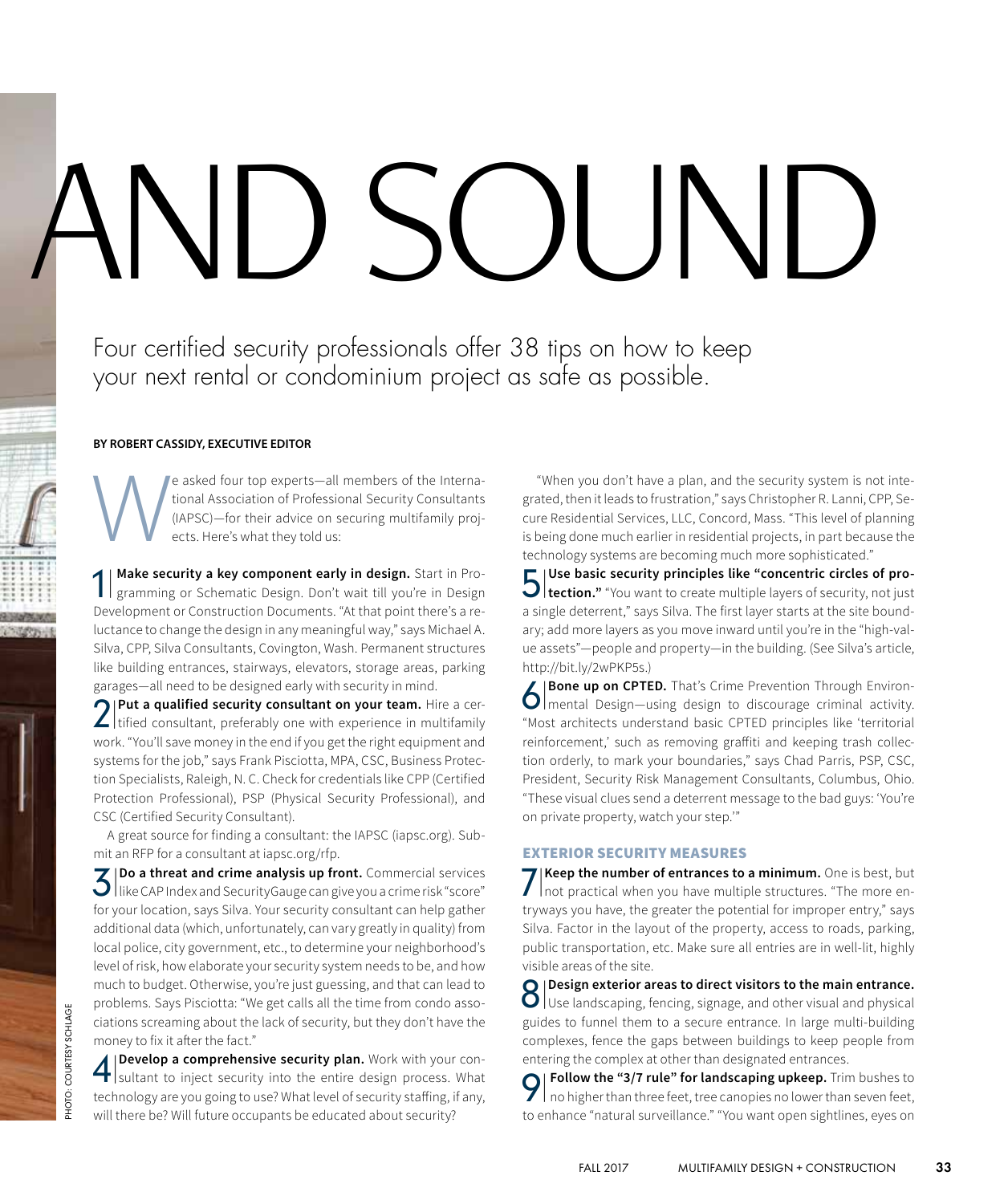the street," says Parris.

10 **Eliminate hiding places.** Nooks or doorways that are tucked back under canopies or recessed spaces create hiding places for back under canopies or recessed spaces create hiding places for bad guys to hide or stash weapons or stolen goods. Ditto for dumpsters. **| Design fencing for security, not just for decoration.** "One project I reviewed had a fence with horizontal rails spaced just right to climb—a perfect ladder," recalls Silva. Also avoid landscaping trellises that can be climbed to second-floor apartments.

12 | Use the right exterior lighting. "Most people think you need bright lighting, but 'balanced white light' is really the best," **1** Use the right exterior lighting. "Most people think you need says Parris. "A white light provides proper color rendition, without which it's difficult for identification purposes."

# INTERIOR SECURITY MEASURES

13<sup>|</sup> **Entry doors should be specified with security in mind.** "Architectural doors" with a lot of glass don't necessarily provide security; sliding barn doors are almost impossible to secure. Doors over eight feet tall can also be a problem. "Use your aesthetic creativity elsewhere, not on the entry doors," cautions Silva.

14<sup>|</sup> **Ditto for door hardware on the residential units.** What looks good may not work well for security purposes. Consider using high-security lock systems in units and common areas. High-security locks help guard against "lock bumping" (check it out on YouTube), lock picking, and unauthorized duplication of keys. "This can increase costs about \$100 per unit when done at the time of construction, but it's a good idea for a luxury condominium or high-end rentals," says Silva. The keys are also more expensive (\$10 versus \$2) but the security benefits are well worth the added cost.

15|**Provide adequate space for security staffing.** If the proper-<br>15|ty is to be staffed by a security person or concierge, give them ty is to be staffed by a security person or concierge, give them enough room for equipment, workspace, a decent-size desk, and storage—200 to 250 sf, advises Silva.

**16** Figure out your plan for handling packages. Package han-<br>**16** dling can eat up a tremendous amount of time for your condling can eat up a tremendous amount of time for your concierge or security staff, so develop a package-handling plan as part of the building's design. Make sure to provide adequate space for package storage, based on the number of units. Highly recommended: install an automated package locker system (see BDCnetwork.com/ PackageCenters).

17<sup>|</sup> **Don't let elevators discharge directly into living spaces.** "This is a problem in some luxury condo properties," says Silva. Criminals can get hold of the same keys fire departments use to operate elevators in an emergency. Put a secured door between the elevator and the unit, Silva advises.

18||Storage rooms should be real rooms. "Don't use chain-link<br>| encing, or 2x4s and chicken wire," says Silva. Use conventionfencing, or 2x4s and chicken wire," says Silva. Use conventional construction materials and doors with secure hardware. Storage areas should only be accessible to residents. Says Lanni, "I'm seeing a lot more technology being used in storage areas"—electronic locks, security cameras, and electronic access control systems to monitor, control, and document these areas.

# **SECURITY IN PARKING GARAGES: WHAT OUR EXPERTS ADVISE**

arking facilities, whether enclosed garages or outdoor areas, are "probably the biggest headache" for security in multifamily complexes, says Michael A. Silva, CPP. "In many cases, you've got people coming into the building through the garage," he says. "It's an extremely vulnerable place."

Here's Silva's take on how to make parking structures in apartment and condominium projects safer.

19<sup>|</sup> **Make sure the parking garage can be fully secured so that intruders cannot enter it from the outside.** Some garages in multifamily complexes are designed using an open-air concept that allows anyone to freely walk in from the outside. These garages are difficult or impossible to secure after the fact should the property experience security problems.

20<sup>|</sup> **Don't permit direct access from the parking garage to residential floors.** Stairways should be split at grade level, with discharge to the street. Emergency egress from the garage should not permit direct access to the residential portion of the building.

21<sup>|</sup> **Garage elevators should be in a secured, locked lobby in the garage.** "Elevators are not a great security barrier," says Silva. "Access to the elevators themselves should be controlled." (Christopher R. Lanni, CPP, adds: Make sure garage elevator banks are captured in secure "havens"—enclosed "islands" or vestibules—that are controlled by a key fob or similar device, monitored by camera, and equipped with a phone or intercom.)

22<sup>|</sup> **Get the lighting right.** "We like to see 1-3 foot-candles of light, and relatively uniform across the floor," says Silva. You don't want 75-80 foot-candles at the fixture and only 0.25 foot-candles away from it. The uniformity ratio should not exceed 4:1, so it's better to have more fixtures, more frequently spaced. "This situation has improved with the greater use of LED light fixtures," says Silva.

23<sup>|</sup> **Paint concrete walls and columns to enhance visibility.** Use a reflective color, and run the paint up six feet or so. "This provides better visibility and contrast, to see people and cars, and makes people feel safer," says Silva.

24<sup>|</sup> **Look into installing emergency phones in the garage.** Cellphones may not work in an enclosed garage.

25<sup>|</sup> **Use high-performance overhead doors in enclosed parking structures.** Silva advises specifying a door that's rated for heavy-duty cycling and can withstand thousands of openings without failure. It must also be fast—able to close in six seconds or less—"so the bad guy doesn't have time to sneak in," he says.

26<sup>|</sup> **In mixed-use projects, separate residential and commercial parking.** Don't just "reserve" spaces in the residential garage for visitors using the retail and commercial facilities. Provide separate entry systems, so that shoppers and other visitors can't get into the residential building.